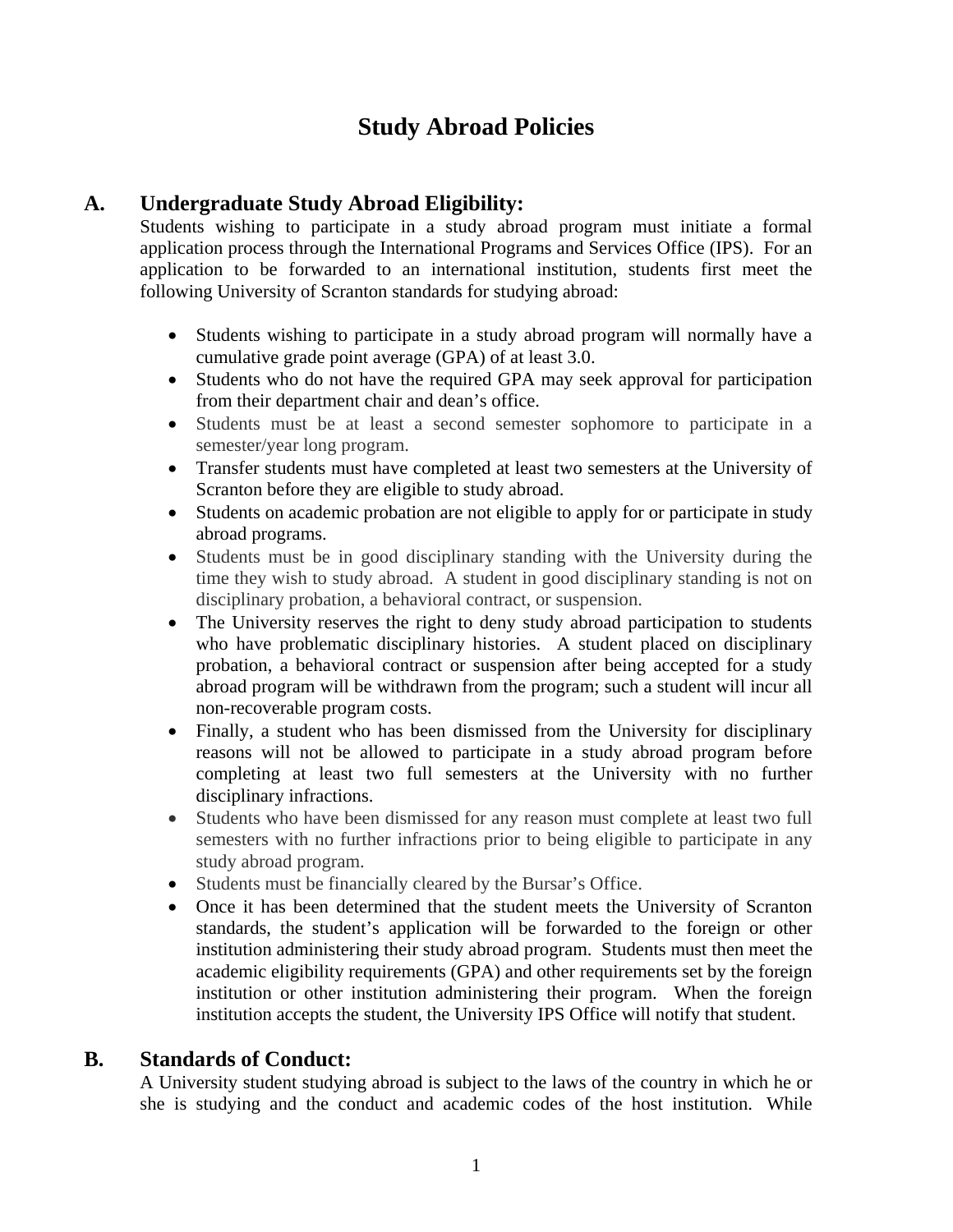studying abroad, a student is concurrently enrolled as a student at the University of Scranton and is subject to all University of Scranton conduct and academic integrity standards. Misconduct of any kind by a student studying abroad will be referred to the International Programs and Services Office and/or the University Judicial System for review and appropriate action. Serious misconduct may lead to the expulsion of a student from a study abroad program and suspension or expulsion from the University of Scranton.

### **C. Programs and Credits**

Students participating in a study abroad program must choose a program or university abroad on the "Approved Study Programs" list maintained by the International Programs office. Students who wish to study abroad with a program or university not on the list may request a review by the International Programs office.

Students who do not to go through the IPS office are withdrawn from the University. Students must reapply for admission and upon re-enrollment; transfer of credits will be evaluated according to transfer credit policies. Once a student is withdrawn from the University of Scranton, the University can no longer report the student as a student of the University of Scranton. This may affect a student's financial aid, health insurance coverage, student loan, etc.

#### **1. Course Approval Procedure for Students Studying Abroad**

In order to complete the University of Scranton Study Abroad application process, students are required to have a course approval/pre-approval form filled out. The student and advisor each have a part to play in completing the form.

a. The student will identify courses that she/he would like to take based on input from the advisor. Ideally, the student will review with the advisor which courses he/she will need to take during the term abroad in order to make satisfactory progress in their degree program and then identify course(s) she/he wishes to take abroad.

The student will complete the left side of the course approval/pre-approval form. The information entered by the student includes the course title, credit value and prefix/number (if available) of the course(s) to be taken abroad. The advisor, with the student, will complete the right side of the form. The information required includes: where the credits earned abroad are to be applied (major elective, free elective, specific course etc.). Additionally, the advisor is required to enter the equivalent or comparable course at the University of Scranton.

If the course taken abroad is not offered at the University of Scranton, it is given a special topics designation. The course prefix will reflect the department in which the course abroad would be housed at the University of Scranton and the course number will reflect the level of the course. All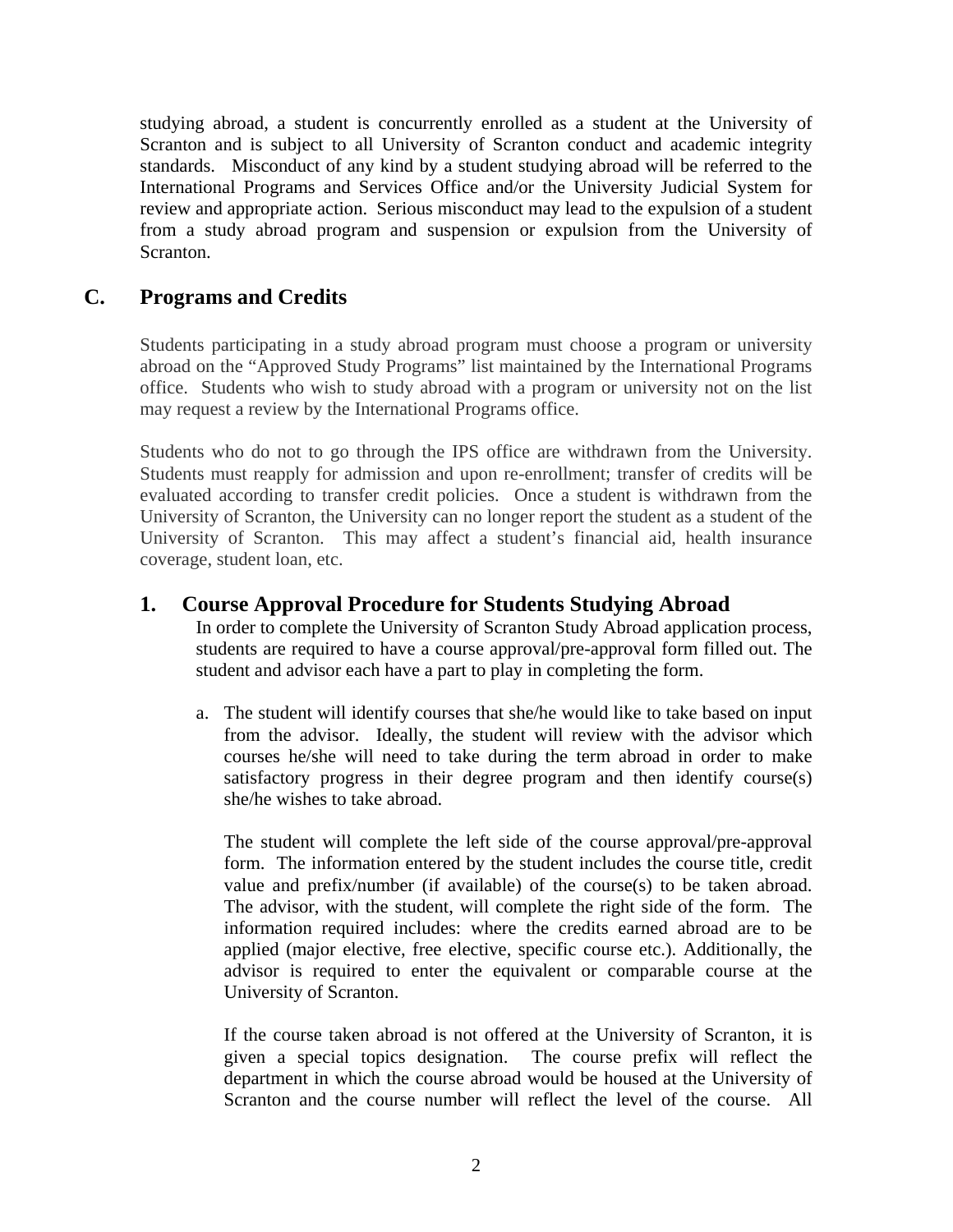special topics course numbers end in\_84. The only determination the advisor will need to make is the level of the course  $(1, 2, 3 \text{ or } 4)$ . The course title will remain the same as the title of the course abroad. The special topics designation may be utilized multiple times within the same discipline.

If the course abroad will fulfill a specific requirement at the University of Scranton, then the advisor will simply note the course prefix, number and title of the course at the University and enter it as equivalent to the course taken abroad.

If the course abroad has a credit value greater than three credits, the advisor will note where the extra credit(s) will be applied (free area, major elective area etc.).

- b. Students should have more courses pre-approved than they would actually take. It is not unusual that students arrive at their destinations abroad and find that courses they had planned to take are filled and they need to register for different courses. Having more approved courses provides the student with a certain degree of flexibility in regard to course scheduling while abroad. Should the student complete a course that has not been pre-approved the onus is on the student to provide the dean's office with a description of the course and documentation, including a syllabus to demonstrate course comparability.
- c. When the course pre-approval form is completed, the advisor will sign the form and the student will then meet with the chair of the department and their dean's office for final approval. The home college will maintain a copy of the pre-approval form send the original to the IPS office.
- d. When the student is officially registered for their courses it is the student's responsibility to inform their dean's office and the IPS office of the courses in which they are registered.
- e. Students who are enrolled in special programs such as SJLA, Honors or the Business Leadership Program and Pre-Med Program are required to have the director of the program approve their study plans.
- f. Students seeking to complete second or third major requirements while abroad are required to seek approval of the chair of the department in question.
- g. Upon completion of their semester abroad students are responsible to request an official transcript from their study abroad institution to be sent to the IPS Office. The IPS Office will send the official transcript to the Dean's office for final approval. The Dean's office will then forward the official transcript and final approval to the Registrar's Office. The Registrar's Office will transcribe the credits, send a copy of the Dean's approval to IPS and maintain the official transcript and approval in the student's permanent file.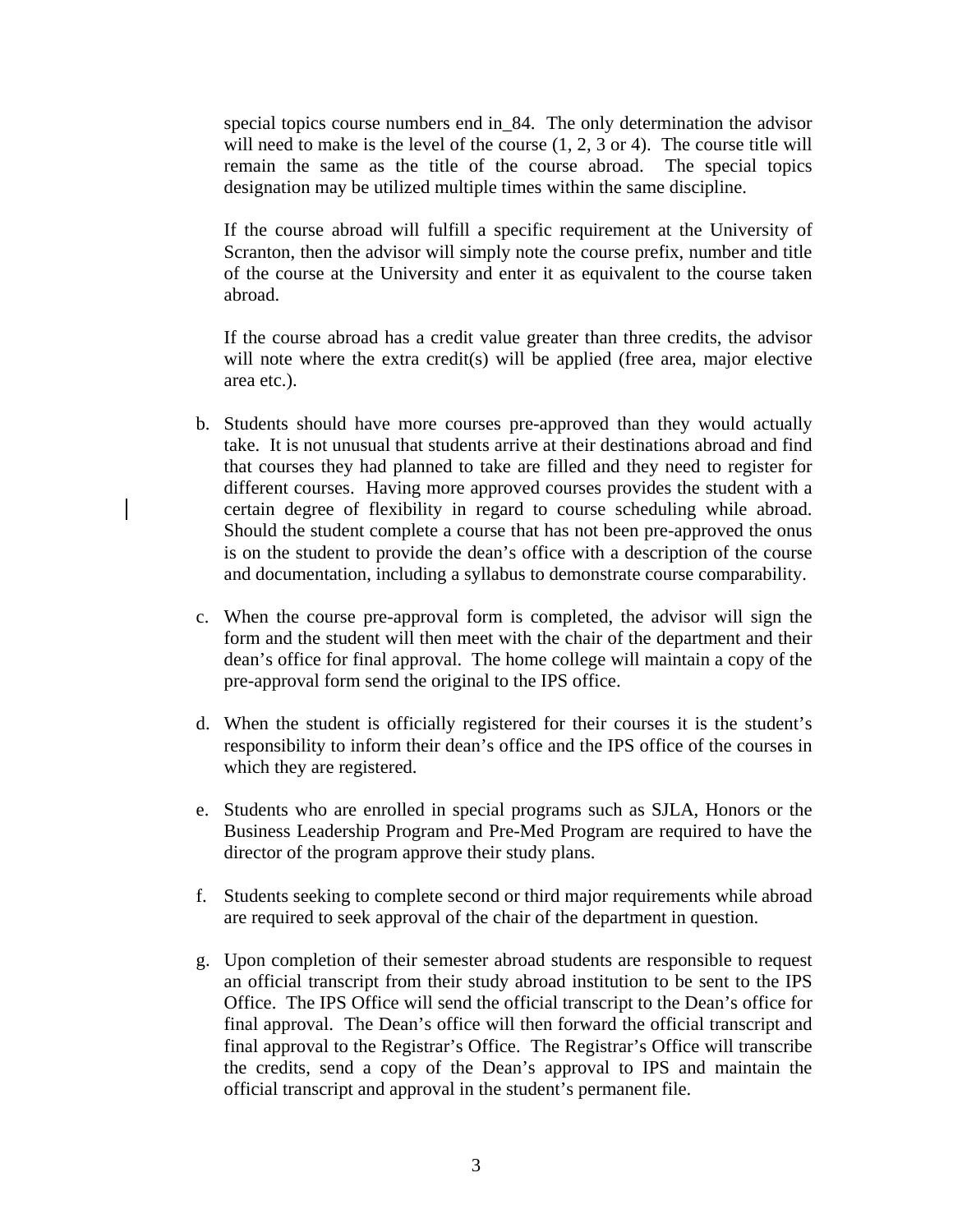- h. Final transcript evaluation will be performed by the student's dean's office. The University will not accept grades below C (2.0 in a 4.0 grading system).
- i. Students should be aware that additional transcripts from the Study Abroad Institution may be required for licensure or admission to a graduate program.

#### **D. Cultural Diversity Credit:**

Students who study abroad for a single semester will satisfy one of their cultural-diversity requirements. Students who spend a year studying abroad will satisfy two culturaldiversity requirements.

#### **E. Credits Taken at Other Institutions Through the Study Abroad Program:**

Transfer credits earned at an international institution through the Study Abroad Program are exempt from the limits for transferring credit once matriculating at the University of Scranton. In addition the Study Abroad credits will count towards the residency requirement.

### **F. Withdrawing from a University of Scranton Study Abroad Program**

If a student chooses to withdraw her/his participation after matriculation in an approved Study Abroad program, the student must notify IPS in writing.

#### a. **Exchange Programs**

Students who participate in exchange programs are invoiced for University of Scranton tuition that stays at the University. The only fees paid by the student to the foreign institution are room, board and other normal expenses (lab fees, etc.).

If the student withdraws in time to return to campus prior to the end of the term add period, they may enroll at the University of Scranton. Tuition already paid will be applied to their studies at the University, less a non-recoverable fee of \$1,000.

If the student withdraws after the normal add period at the University, they will not be able to enroll in classes at the University for that term. In such a case, refunds for tuition will follow the normal refund schedule at the University. Additionally, the student must seek to be granted an official leave from the University.

#### **b. Non-Exchange Programs:**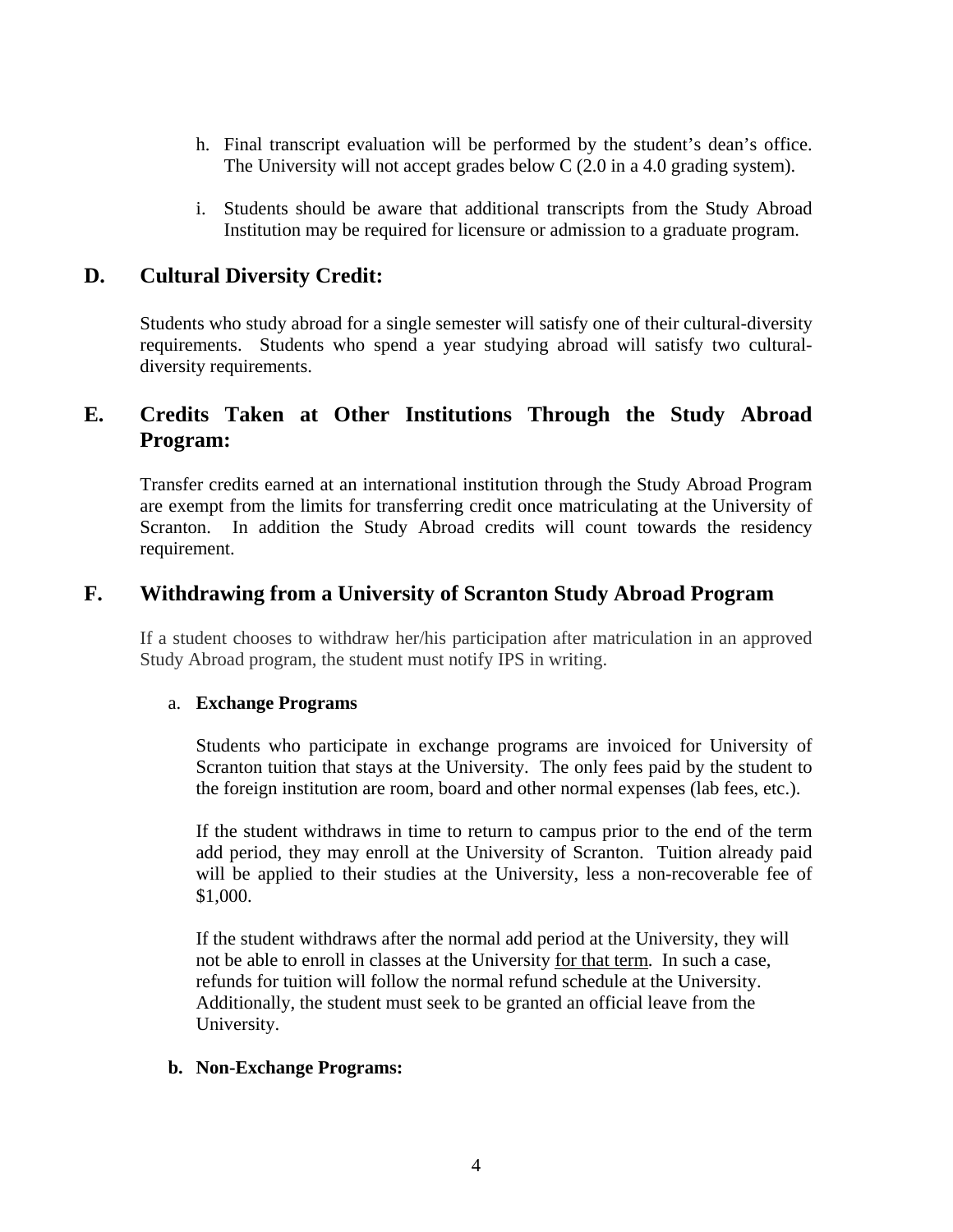When students participate in non-exchange programs, the University is invoiced for the educational costs incurred by the student and remits payment to the foreign institution or study abroad provider. The student elects either Option 1 which charges the student University of Scranton tuition or Option 2 which charges the student the value of the foreign tuition plus a Study Abroad fee of \$1,750.00.

If the student withdraws in time to return to campus prior to the end of the term add period, they may enroll at the University of Scranton and will be charged tuition for the semester at the normal and prevailing rate.

The University will work with the student in securing a refund for recoverable costs from the study abroad provider. However, the student may incur charges from the Study Abroad provider that will be charged to the student's University of Scranton account. The student will be subject to the rules, regulations and procedures governing refunds of the institution he or she was attending.

#### **Study program cancellation/curtailment:**

The University of Scranton, at its discretion, may cancel or suspend study programs because of real or potential safety, security or health risks to the participant. Additionally, the University, at its discretion may place certain countries or regions of the world on a "Banned Study List" for University students. Students who wish to study in a country on the "Banned Study List" may file a written appeal with the International Programs office.

In the event a University of Scranton Exchange program is cancelled, the University will work diligently with the student to facilitate normal academic progress and will refund recoverable costs to the student. The recoverable costs refunded to the student will be determined with the following factors in mind:

- If the student is able to complete required coursework for the term; no tuition will be refunded.
- If the student is not able to complete the required coursework for the term, the University will work with the student to develop a class schedule for that term at the University of Scranton. Returning to the University will only be allowed within the normal add period. Tuition already paid will be applied to the current term at the University.
- If the student is not able to complete the required coursework for the term and the normal add period at the University of Scranton has passed, the University will refund the tuition amount paid by the student, less a \$500 administrative fee (non-recoverable cost).

In the event a non-exchange program is cancelled, whether sponsored by another American university or by a foreign university, the University will work diligently with the student to facilitate normal academic progress and will work with the